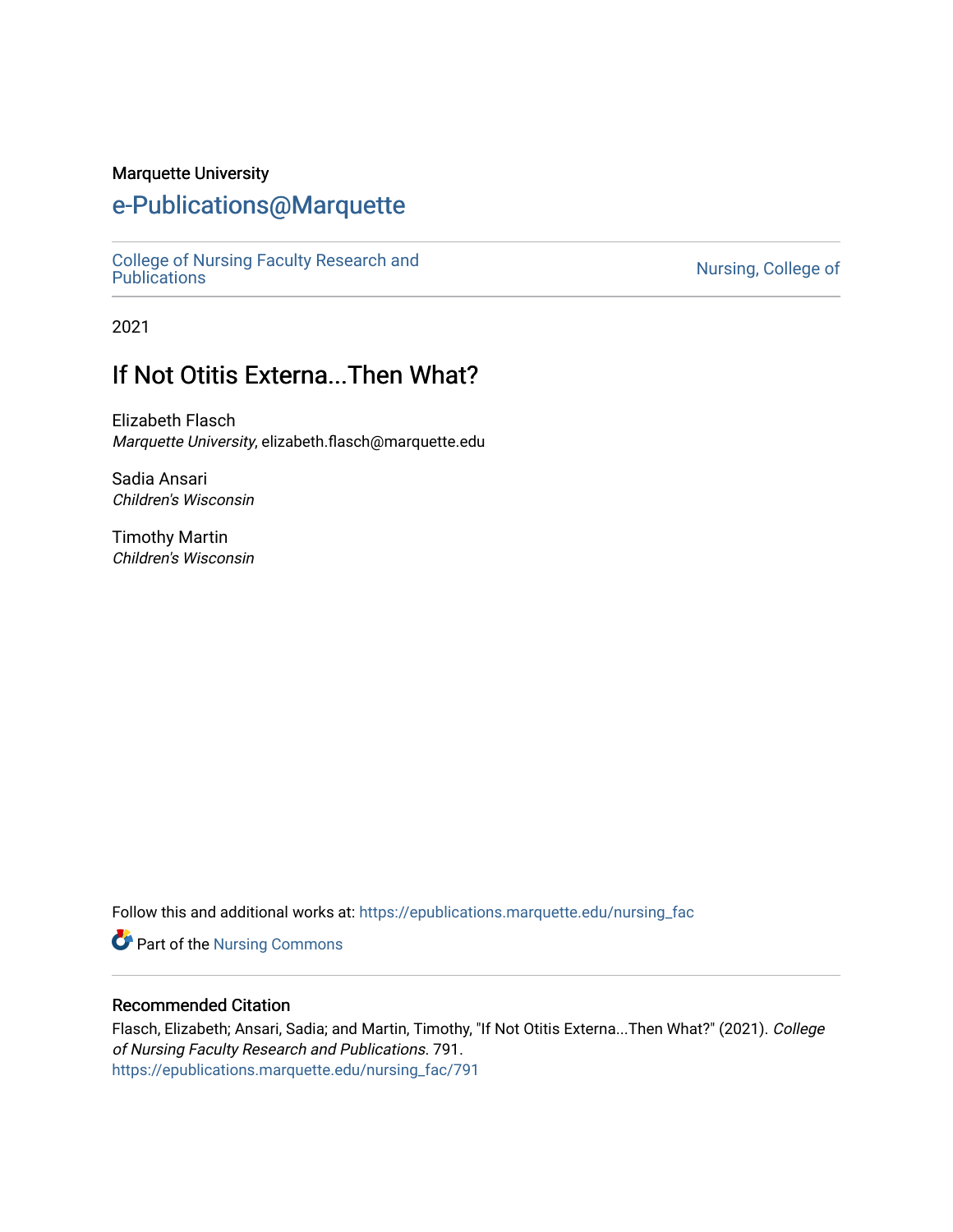**Marquette University**

# **e-Publications@Marquette**

# *Nursing Faculty Research and Publications/College of Nursing*

*This paper is NOT THE PUBLISHED VERSION***.**  Access the published version via the link in the citation below.

*JUCM: The Journal of Urgent Care Medicine*, Vol. 15, No. 5 (2021): 11-15. [Link to article .](https://www.jucm.com/if-not-otitis-externathen-what/) This article is © Braveheart Group, LLC and permission has been granted for this version to appear i[n e-](http://epublications.marquette.edu/)[Publications@Marquette.](http://epublications.marquette.edu/) Braveheart Group, LLC does not grant permission for this article to be further copied/distributed or hosted elsewhere without express permission from Braveheart Group, LLC.

# If not Otitis Externa…then What?

**Urgent message:** Complaints of ear pain in children are among the most common presentations in the urgent care setting. While acute otitis media and acute otitis externa are high on the list of possible causes, it is essential that the urgent care provider be prepared to differentiate these from other possible etiologies.

Elizabeth Flasch, MSN, APNP, PNP Department of Urgent Care, Division of Primary Care, Children's Wisconsin Marquette University College of Nursing Sadia Ansari, MD Pediatrician, Department of Urgent Care, Division of Primary Care, Children's Wisconsin Timothy Martin, MD Department of Otolaryngology, Children's Wisconsin Medical College of Wisconsin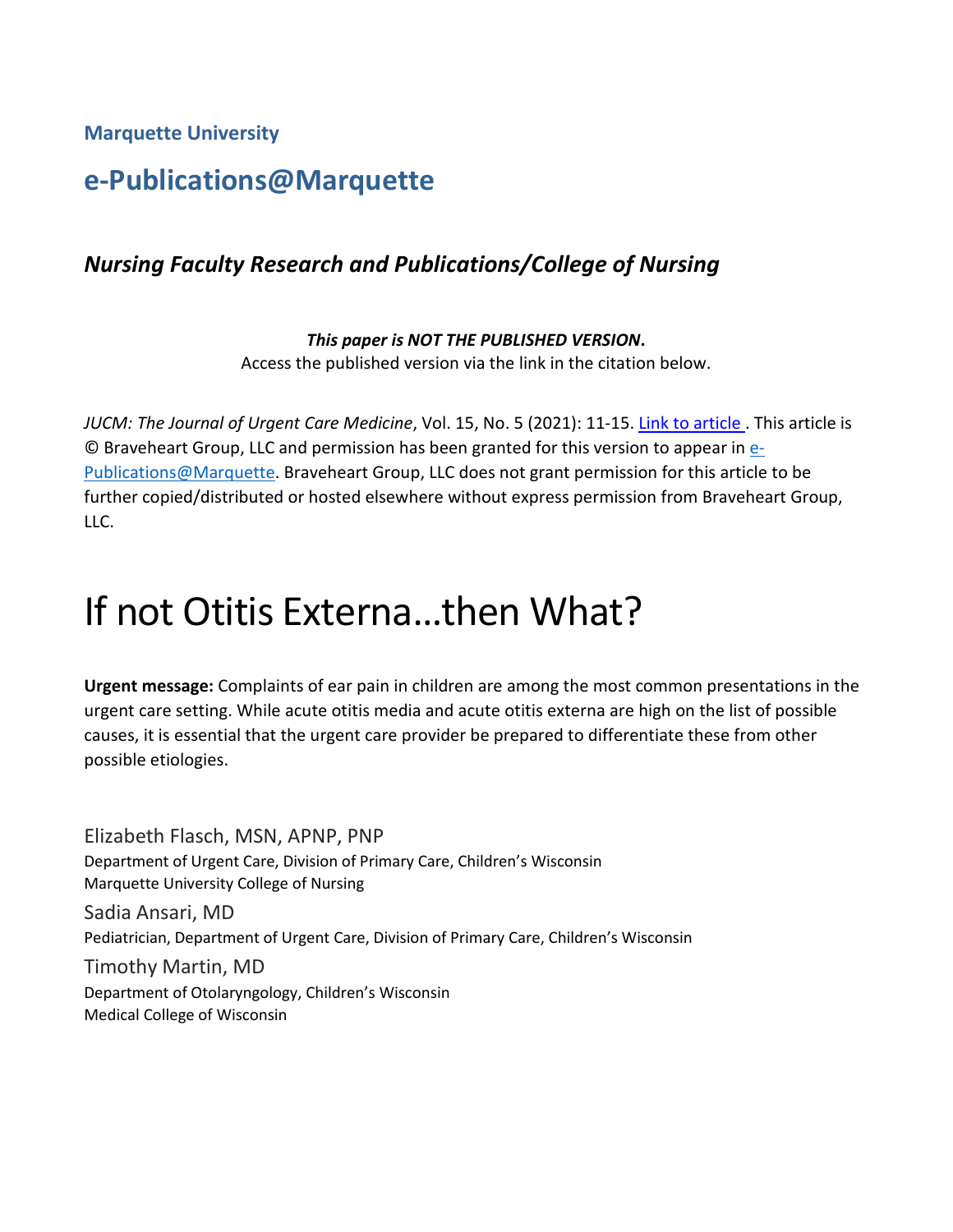# INTRODUCTION

Ear pain is one of the most common presentations in urgent care, especially among pediatric patients. Further, acute otitis media (AOM) is the most common condition for which antibacterial agents are prescribed for children in the United States. Clinician visits make up 634 per 100 children during 2005- 2006. It is imperative that clinicians differentiate AOM from new onset of otorrhea not due to acute otitis externa (AOE), the most common diagnoses made by clinicians with regional variations based on age and geography. $1$ 

The majority of AOE-related visits occur during the summer months (June through August); visits occur most commonly in the South and least commonly in the West.<sup>2-4</sup>

Rosenfeld, et al noted that data from ambulatory care centers suggest there are about 2.4 million visits for AOE, affecting 1 in 123 persons in the United States. Just less than half of all visits for AOE were for children 5 to 14 years of age. Direct costs are estimated at half a billion dollars annually, and ambulatory care providers spent about 600,000 hours treating AOE.<sup>2-4</sup>

Clearly, urgent care providers must be able to distinguish AOE and AOM from other causes of otalgia, otorrhea, and inflammation of the external auditory canal. "Ear infections" that do not present as AOE or AOM make for a difficult case in an urgent care setting. In such cases, the treatment and management differ from AOE and AOM. In addition, coordination with a subspecialist is often necessary.

Here, we offer three illustrative cases involving children who presented to Children's Wisconsin Urgent Care facilities with chief complaints of "ear infection" or "ear pain."

# CASE 1

A 3-year-old female presents with a complaint of "left ear infection" and facial swelling. Symptoms started 36 hours prior to presentation. While cleaning her hair, parent noticed a swelling on outer left ear. The child had been diagnosed with right AOM one month prior and was treated with amoxicillin. Her right ear was not reassessed after completion of treatment. She had a past medical history significant for atopic dermatitis and shellfish allergy which were under good control with low-dose topical steroids as needed. Parent denied fever but stated presence of upper respiratory symptoms.

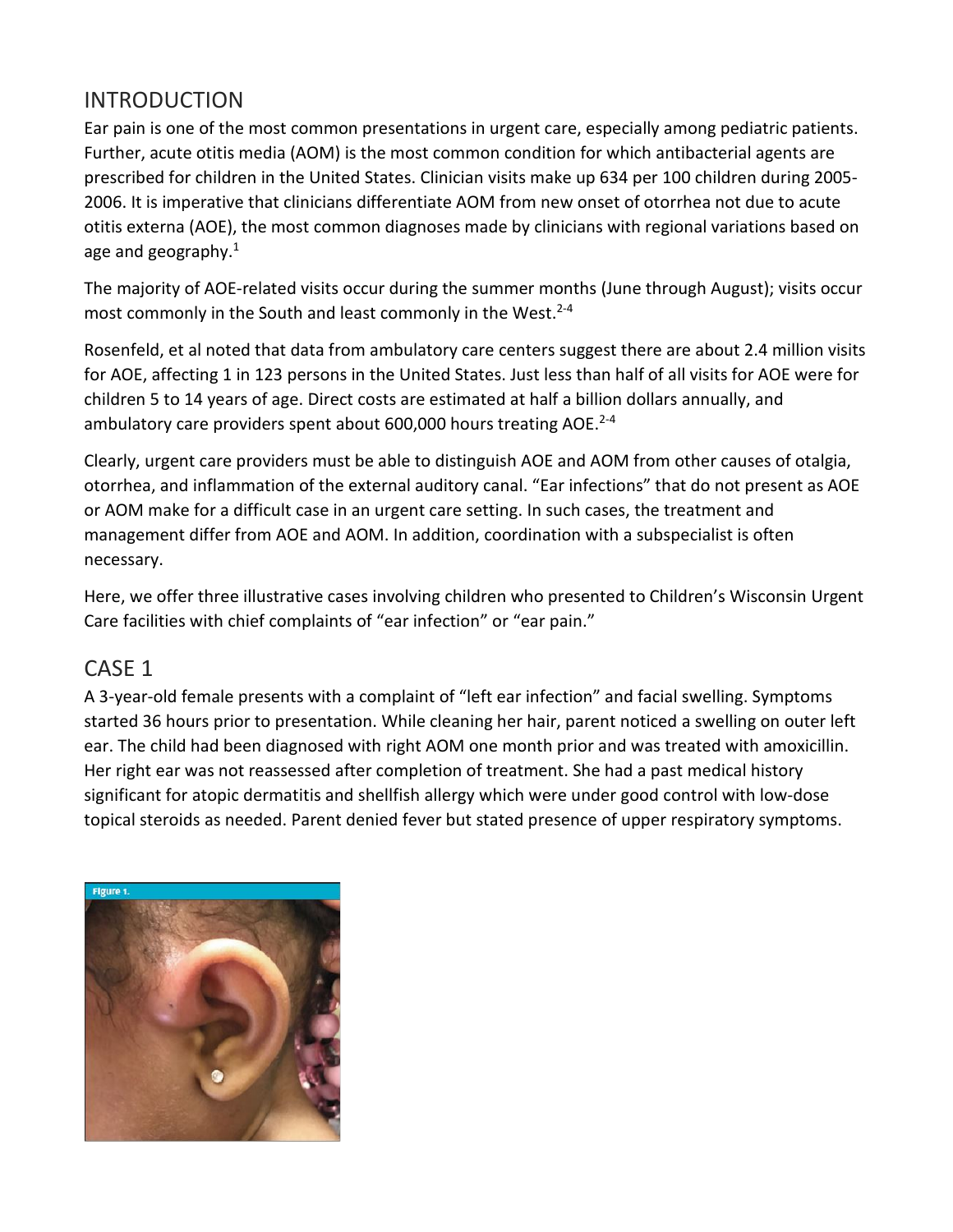| Exam - Case 1    |                                                                                |
|------------------|--------------------------------------------------------------------------------|
| <b>Vitals</b>    | Afebrile Within normal limits for age                                          |
| Physical exam    | Left pinna with moderate-to-significant swelling and a visualized preauricular |
| findings         | pitOn palpation, mild to moderate tenderness and mild fluctuance               |
| Ear canal        | No drainage with dry membranes Tympanic membranes were clear bilaterally       |
| <b>Nares</b>     | Clear rhinorrhea bilaterally Remainder of the exam was benign Prior to         |
|                  | examination, the mother was unaware of the definition of a pre-auricular pit   |
| Decision-        | Patient was diagnosed with an infected pre-auricular pit with clearance of the |
| making/diagnosis | previous AOM                                                                   |

### Treatment

The patient was discharged home on high-dose amoxicillin clavulanate with outpatient referral to otolaryngology for evaluation and possible excision of the preauricular pit. Unfortunately, as you will read, this was likely the incorrect choice for this patient.

#### Follow-up

The ENT nurses phoned the family the next day to set up an appointment for follow-up. Due to tactile fever and increasing ear pain, as relayed by the parents, the child was referred to the emergency department, where incision-and-drainage (I&D) was performed under sedation by ENT. Bacterial culture was ordered and sent. The patient was discharged from ED with oral clindamycin with outpatient ENT follow-up to be scheduled in 7-10 days. Culture was positive for *Serratia marcescens, Aggregatibacter,* and coagulase negative *Staphylococcus (CONS).* The oral amoxicillin clavulanate was recommended to be stopped by the ENT specialist.

Three days later, the family contacted ENT via telephone and reported bloody drainage and "new white patches" on the ear. The patient was evaluated in the outpatient ENT clinic, then admitted immediately after for surgical drainage of the preauricular pit. After drainage of the pit, she was discharged on clindamycin PO (30 mg/kg/day dosed three times daily) for an additional 7 days. Per parent report, this course was completed.

The patient returned to the ENT clinic with continued drainage 3 weeks later. She was started on 10 days of oral ciprofloxacin (40 mg/kg/day dosed twice daily). Due to recurrent infections, the decision was made to excise the pre-auricular pit. She had surgery 2 months postpresentation, with successful resection of the pit.

#### Discussion

Preauricular sinuses are distinct from first branchial cleft anomalies and derive from ectodermal inclusions formed during development of the external ear. They are quite common in pediatric patients and may present in 1% of Caucasians, 5% of African-Americans, and 10% of Asians. Infants born with pre-auricular pits should have formal audiologic evaluation.

The preauricular sinuses may be the first indication of branchio-oto-renal (BOR) syndrome—one of the most common hereditary causes of hearing lose. BOR is an autosomal dominant syndrome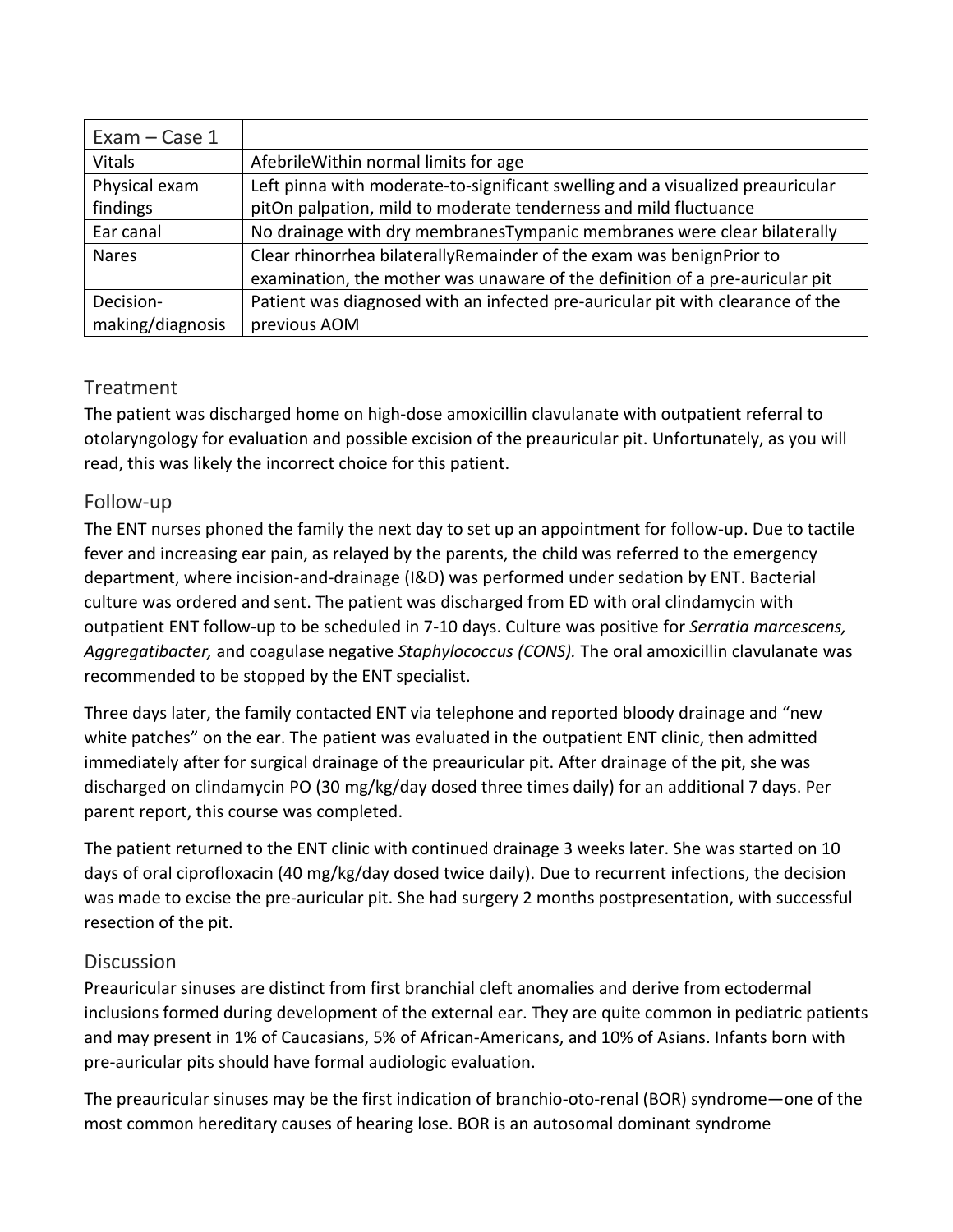characterized by preauricular pits, branchial cysts or tracts, malformed ears, and renal anomalies, including renal dysplasia and bifid renal pelvises. They may present as cysts and frequently become infected to form abscesses. $5-10$ 

First-line treatment of abscess is I&D with oral antibiotics. Following resolution of inflammation, the sinus should be excised to prevent recurrence. Pits are most commonly infected with *Staphylococcus* species. Edema, erythema, fluid drainage, and pain are common signs infection.

For this case presentation, *Serratia* species is likely from an exogenous environmental source—water, soil, plants, animals, insects. *Serratia* species are generally susceptible to fluoroquinolones, aminoglycosides, trimethoprim-sulfamethoxazole, Zosyn (piperacillin and tazobactam), Timentin (ticarcillin and clavulanate), fourth-generation cephalosporins, macrolides, tetracycline, nitrofurantoin, and colistin. CONSwas presumed to be a contaminant.

# CASE 2

A 16-year-old female with an insignificant past medical history presents with chief complaint of ear pain, swelling, and "ear infection" for the last 10 days. Cartilage pierced 17 days prior to urgent care visit. Seen at another hospital 10 days prior with erythema and purulent drainage from the piercing site. She was started on high-dose amoxicillin clavulanate 875-125 mg twice daily. Seen again at same hospital, 6 days prior to the visit with worsening symptoms. The patient was referred to a general surgeon's clinic immediately following her urgent care visit. There, I&D was performed and she was continued on amoxicillin clavulanate 875-125 mg twice daily. Instructions to follow up in 1 week provided. She continued to have worsening swelling, erythema, and purulent thick drainage and thus presented to our urgent care.

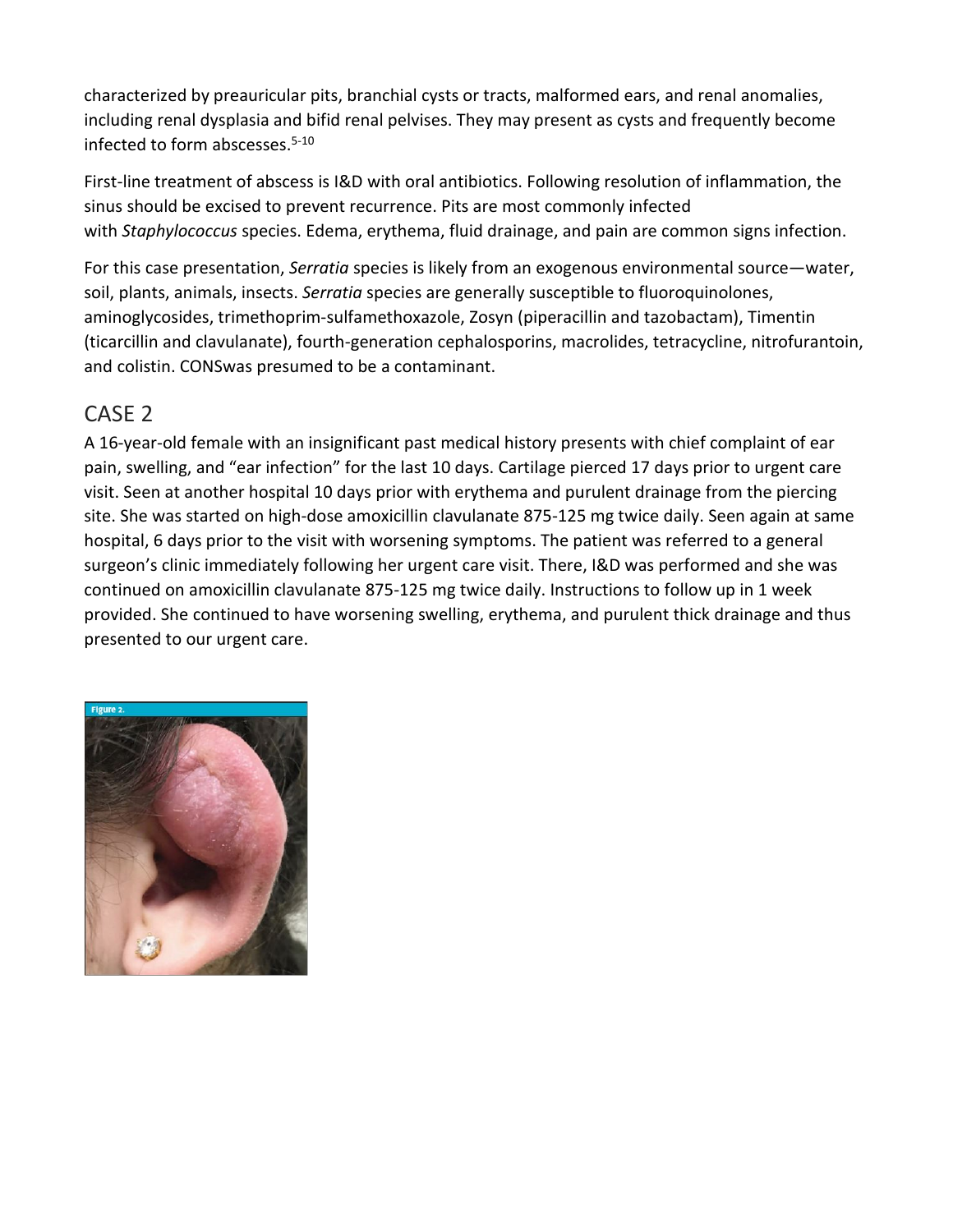

| $Exam - Case 2$  |                                                                                     |
|------------------|-------------------------------------------------------------------------------------|
| <b>Vitals</b>    | Heart rate 64 Respiratory rate 16 Temperature 36.8°C Weight 108.2 kg                |
| General          | AfebrileMild distress with level of pain reportedPatient tearful with examiner      |
| Ear              | On inspection of left pinna: auricular erythema with significant swellingOn         |
|                  | palpation, moderate to severe tenderness with fluctuance noted                      |
| Decision-        | Cellulitis of left ear with abscess, perichondritis of left earDigital images taken |
| making/diagnosis | via Haiku into EPICENT phone consult done during urgent care visit. ENT             |
|                  | recommended admission with intravenous antibiotics After admission, she was         |
|                  | started on IV ciprofloxacin (400 mg every 12 hours) with plans for I&D in the       |
|                  | operating room                                                                      |

#### Follow-up

After successful I&D and short hospital stay (72 hours), the patient was discharged on 10 days of oral ciprofloxacin (500 mg every 12 hours). An aerobic and anaerobic culture was sent and grew few *Pseudomonas aeruginosa* which were susceptible to ciprofloxacin (pan-susceptible). She followed up in ENT clinic 2 weeks later. During that visit, her ear was noted to be healing well. Three months after the initial urgent care visit, the ear was healed with a residual defect in the cartilage.

#### **Discussion**

Auricular abscess/perichondritis complicating helical ear piercing is a frightening complication of the traumatized ear that can lead to a residual deformity. These piercings are associated with poor healing and more serious infection due to the avascular nature of auricular cartilage. Piercings are usually carried out by nonauthorized or untrained professionals with no consensus on asepsis techniques. The risk of developing infection is higher in the ear cartilage than in the lobe. $11-17$ 

#### Pathogens

The most common pathogen is *Pseudomonas aeruginosa*, followed by *Staphylococcus aureus.*<sup>17</sup> Symptoms usually develop between 3 days and 4 weeks after the ear piercing and include pain, erythema, edema, and abscess formation. Diagnosis is clinical; wound culture with antibiogram must be performed. Fluoroquinolones are the treatment of choice since they show antipseudomonal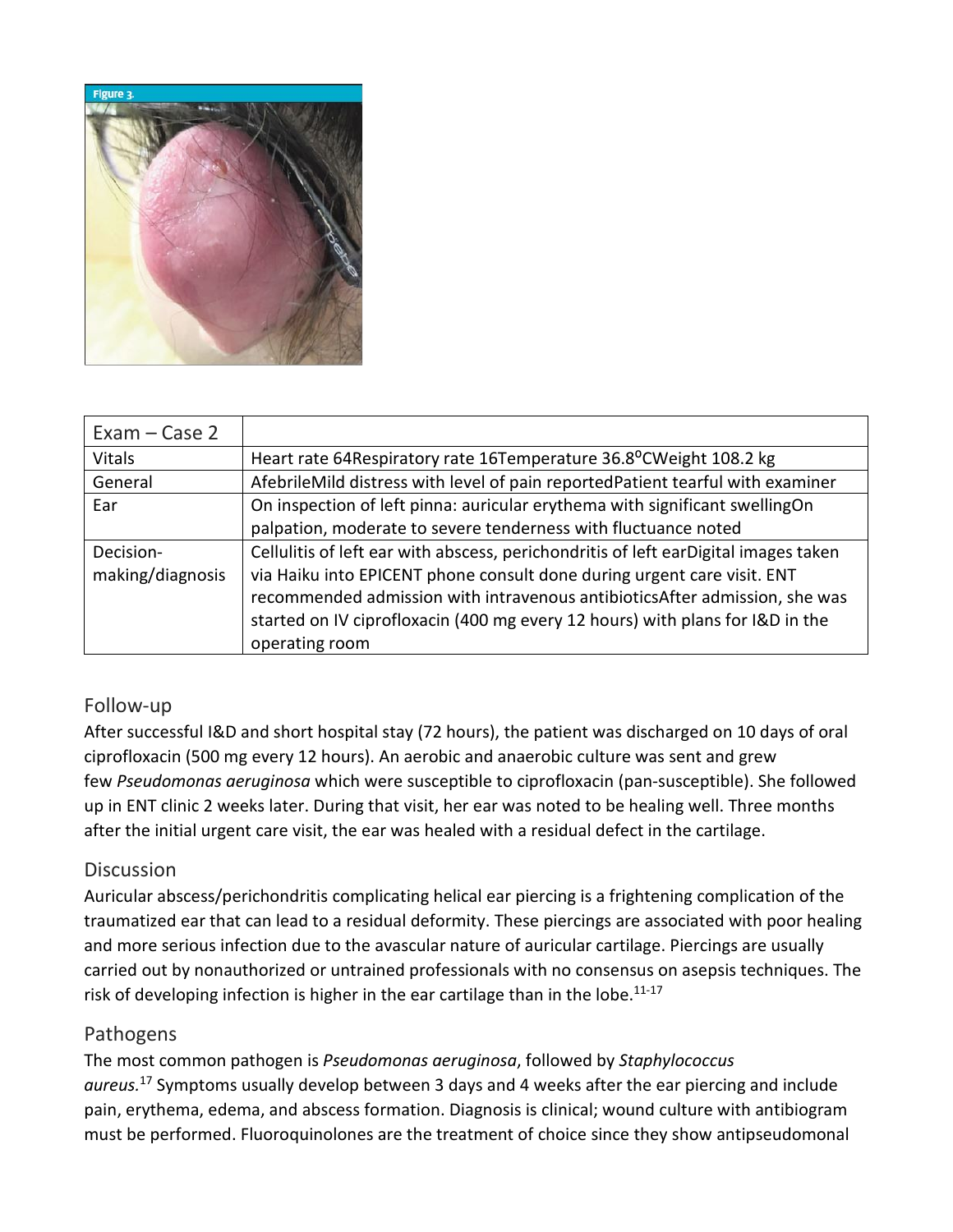activity in addition to anti staphylococcal effect. Once an abscess develops, surgical I&D is often necessary. Good cosmetic preservation of the cartilage is difficult to maintain.<sup>11-17</sup>

# CASE 3

An 8-year-old female presented to urgent care with a 12-hour history of ear "redness." She complained that her ear felt "thick" and warm to the touch. She had minimal pain. She denied drainage, difficulty hearing, fever, URI, or trauma. She had been swimming quite a bit in the days leading up to the visit. There was no known injury or trauma to the ear. Past medical history and surgical history were negative.



Figure 5.

| $Exam - Case 3$               |                                                                                                                                                                                                                                                                                                                             |
|-------------------------------|-----------------------------------------------------------------------------------------------------------------------------------------------------------------------------------------------------------------------------------------------------------------------------------------------------------------------------|
| Vitals                        | Heart rate 80Respiratory rate 20Temperature 37.7° CWeight 28.1 kg                                                                                                                                                                                                                                                           |
| Ear                           | Significant and well-demarcated erythemaNo pain to mastoid process or the<br>entire helix                                                                                                                                                                                                                                   |
| Decision-<br>making/diagnosis | Digital images taken via Haiku into EPICENT consult via telephone during urgent<br>care visitThe patient was admitted for IV antibiotics. The ENT resident initially<br>started nafcillin for Staphylococcus coverage and was later changed to<br>ceftazidimeDiagnosis of perichondritis thought to be caused by a previous |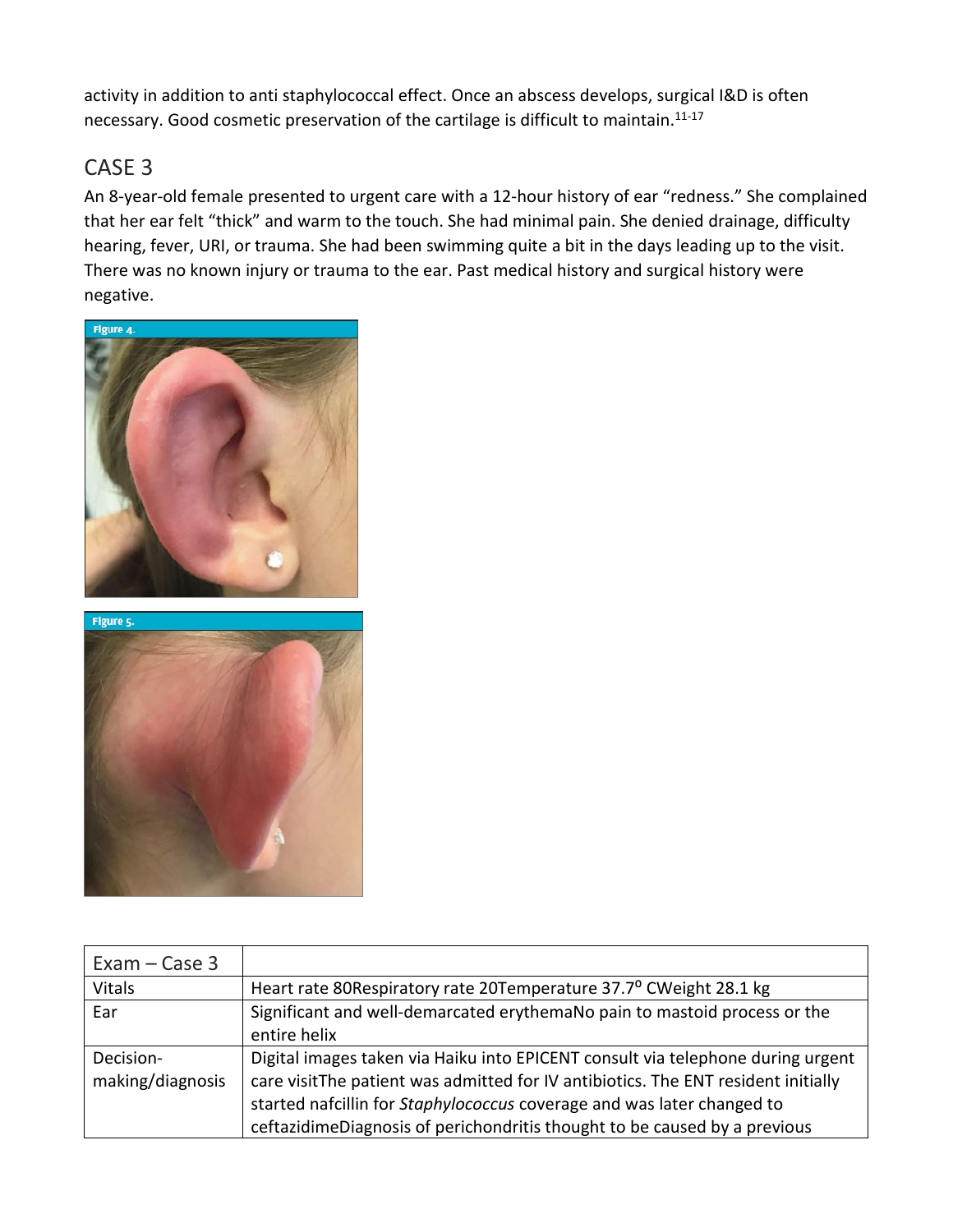| injury/laceration to the ear that had gotten infected Although the patient   |
|------------------------------------------------------------------------------|
| denied injury/trauma, the likely cause of the perichondritis was some injury |
| with infection from her recent swimming                                      |

#### Follow-up

The patient was discharged home after 1 day of IV antibiotics. She was switched to 10 days of ciprofloxacin (500 mg twice daily for 10 days) and clindamycin (300 mg every 8 hours for 10 days).

#### **Discussion**

Perichondritis is an infection of the pinna. *Pseudomonas* and *Staphylococcus* species are the most common pathogens6,13 (*Staphylococcus* species being the major pathogen in non-abscess perichondritis6). *Pseudomonas* is widespread in nature and thrives on most surfaces and is known to cause otitis externa, keratitis, hot tub folliculitis, postoperative abscesses and burn infections. Double antibiotic therapy is recommended with a penicillin and fluroquinolone.  $6,13$ 

# **CONCLUSION**

There is a broad differential for outer ear infections. Patients presenting with a chief complaint of "ear infection" or "ear pain" automatically prompt the clinician to consider AOM and AOE. However, a detailed history and thorough examination can aid in assessing for preauricular sinus infection, infected piercing site, or perichondritis on the differential diagnosis list.

In these conditions, implicating pathogens are more likely to include *Pseudomonas* and *Staphylococcus species*. Antibiotic resistance rates are high. Intravenous antibiotics, hospitalization, surgical I&D and culture may be necessary. Oral antibiotics may require double coverage. Augmentin is used often and is the incorrect choice. Consultation with ENT is often necessary to preserve the form and function of the ear.

# References

- 1. Lieberthan, A, Carroll, A., Chonmaitree, T, et. al (2013). The Diagnosis and Management of Acute Otitis Media. *Pediatrics.* 131 (3), e964-e999.
- 2. Rosenfeld RM, Schwartz SR, Cannon CR, et al. (2014). Clinical practice guideline: acute otitis externa. *Otolaryngology Head Neck Surgery*. 150:S1.
- 3. Rosenfeld RM, Singer M, Wasserman JM, Stinnett SS. (2006). Systematic review of topical antimicrobial therapy for acute otitis externa. *Otolaryngology Head Neck Surgery*. 134:S24.
- 4. Rosenfeld RM, Brown L, Cannon CR, et al. (2006). Clinical practice guideline: acute otitis externa. *Otolaryngology Head Neck Surgery*. 134:S4.
- 5. Bellini C, Piaggio G, Massocco D, et al. (2001). Branchio-Oto-renal syndrome: a report on nine family groups. *American Journal of Kidney Disease.* 37:505-509.
- 6. Ehlers Klug, T., Holm, N., Greve, T., Ovesen, T. (2019). Perichondritis of the auricle: bacterial findings and clinical evaluation of different antibiotic regimens. *European Archives of Oto-Rhino-Laryngology* (276): 2199-2203
- 7. Huang XY, Tay GS, Wansaicheong GK, Low WK.(2007)Preauricular sinus: clinical course and associations. *Archives of Otolaryngology and Head & Neck Surgery*. 133:65-68